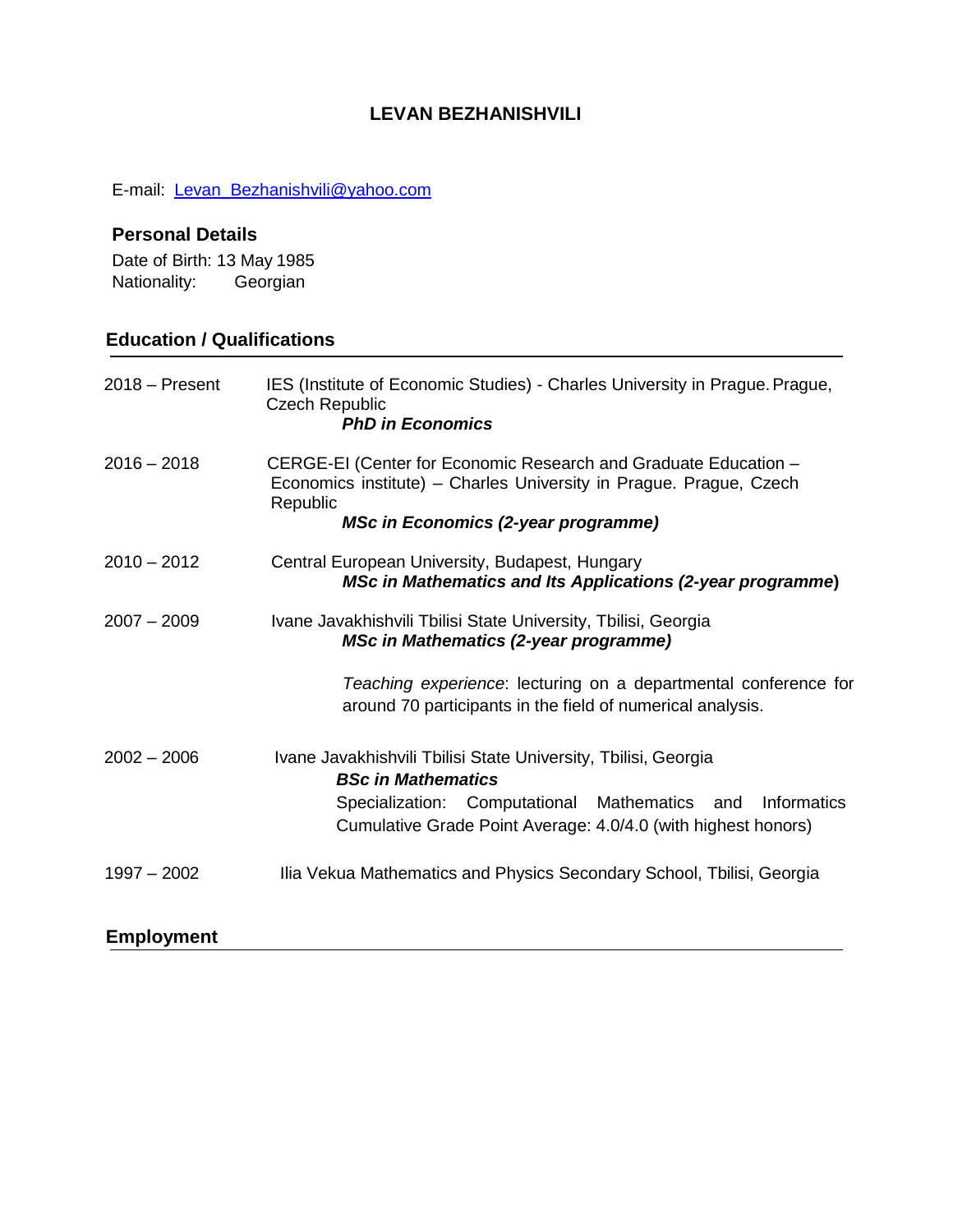| $2018 - 2019$   | OGResearch, s.r.o., Prague, Czech Republic<br><b>Part Time Data Unit Analyst</b><br>Duties and responsibilities: Analyze finance and other macro-economic<br>data; conduct research; collect and compile databases of macro-economic<br>information.                                                                                                                                                                                                        |
|-----------------|-------------------------------------------------------------------------------------------------------------------------------------------------------------------------------------------------------------------------------------------------------------------------------------------------------------------------------------------------------------------------------------------------------------------------------------------------------------|
| $2013 - 2016$   | Integration Point, Inc., Tbilisi, Georgia<br><b>Global Trade Software Analyst</b><br>Duties and responsibilities: develop, configure and test solutions for global<br>trade management; analyse data to support global trade operations, map<br>clients' business processes to the capabilities of the specialized software<br>and apply the capabilities of the software to satisfy the needs of the client,<br>assist clients with daily application use. |
| 04/2014-06/2014 | All Data Processing Ltd. Sofia, Bulgaria<br><b>Part Time Business Analyst</b><br>Duties and responsibilities: Analyze financial and industry-specific data;<br>conduct research; collect and compile databases of financial information.                                                                                                                                                                                                                    |
| 2006 - 2010     | Saguramo, Tbilisi, Georgia<br><b>Algorithmic Trading Programmer</b><br>Duties and responsibilities: develop and test algorithmic trading strategies;<br>development and enhancement of a framework to analyze trade data;<br>program strategies in C++, MATLAB and VBA                                                                                                                                                                                      |

#### **Professional and Academic Certificates**

09/2012 – 11/2012 University of Washington, online course *Introduction to Computational Finance and Financial Econometrics* Topics covered include: Value at Risk, Time Series Concepts, Autoregressive Processes and Portfolio Theory

 01/07/2019 – 05/07/2019 Barcelona Graduate School of Economics, summer school *Bayesian Methods for DSGE Models* Course Outline: Macro models as data generating processes, State Space Models and Likelihood based estimation, Bayesian Estimation of DSGE models, and Structural empirical models of news, noise and imperfect information

#### **Awards and Scholarships**

| $2016 -$ Present | Charles University full Fellowship for PhD's Students             |
|------------------|-------------------------------------------------------------------|
| $2010 - 2012$    | Central European University Full Fellowship for Master's Students |

## **Talks and Presentations**

| $11/2021 -$ | 23rd International Conference on Environmental Economics, Policy and<br><b>International Environmental Relations</b> |
|-------------|----------------------------------------------------------------------------------------------------------------------|
| $06/2021 -$ | 1st IAEE Online Conference 2021 on Energy, Covid, an Climate Change                                                  |
| $05/2020 -$ | Spring School on Environmental Economics and Consumer Choice, Nový<br>Šaldorf, Czech Republic                        |
| $11/2019 -$ | 21rd International Conference on Environmental Economics, Policy and                                                 |